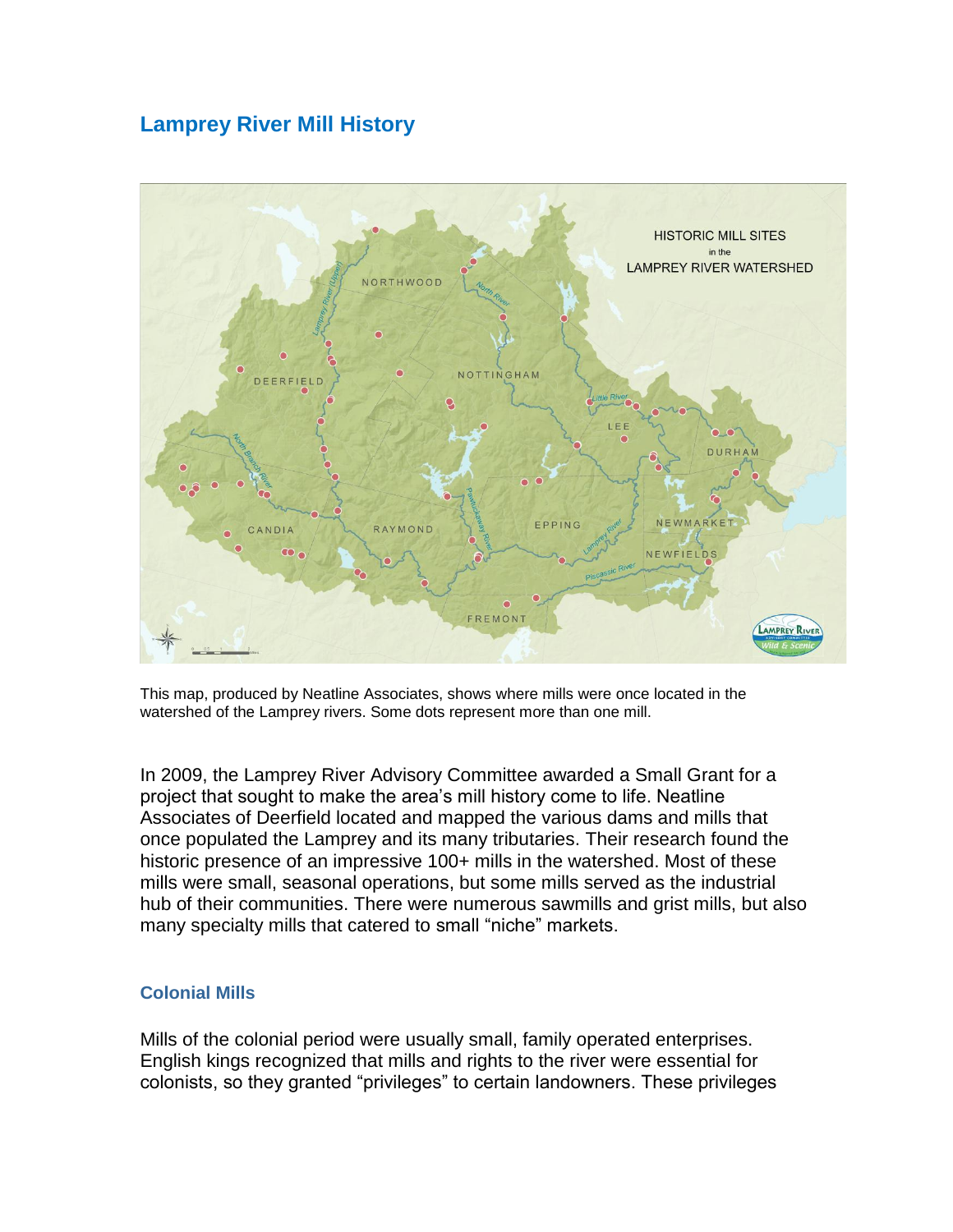guaranteed the right to access and use not only the river's water, but also the land around the river.

Mills were built of locally harvested wood and had foundations made of locally quarried granite. Water power was captured by water wheels and converted to mechanical energy to saw wood, grind locally grown grains, or manufacture a variety of consumer goods. Some of these mills ran only seasonally, such as during spring time snow-melt. Others operated all year and were located on sites with a steady river flow and steep drop. Mills were such an important asset to communities that small villages often developed around them. A good example of this was the village of Wadley located near Wadleigh Falls in Lee.



*Most early dams were made of wood, such as in a crib dam, although some were made of rocks. Image by [www.autonopedia.org](http://www.autonopedia.org/)*

## **Early Industrial Mills**



Remains of the Folsom Mill in Epping. Photo by RC Grimsley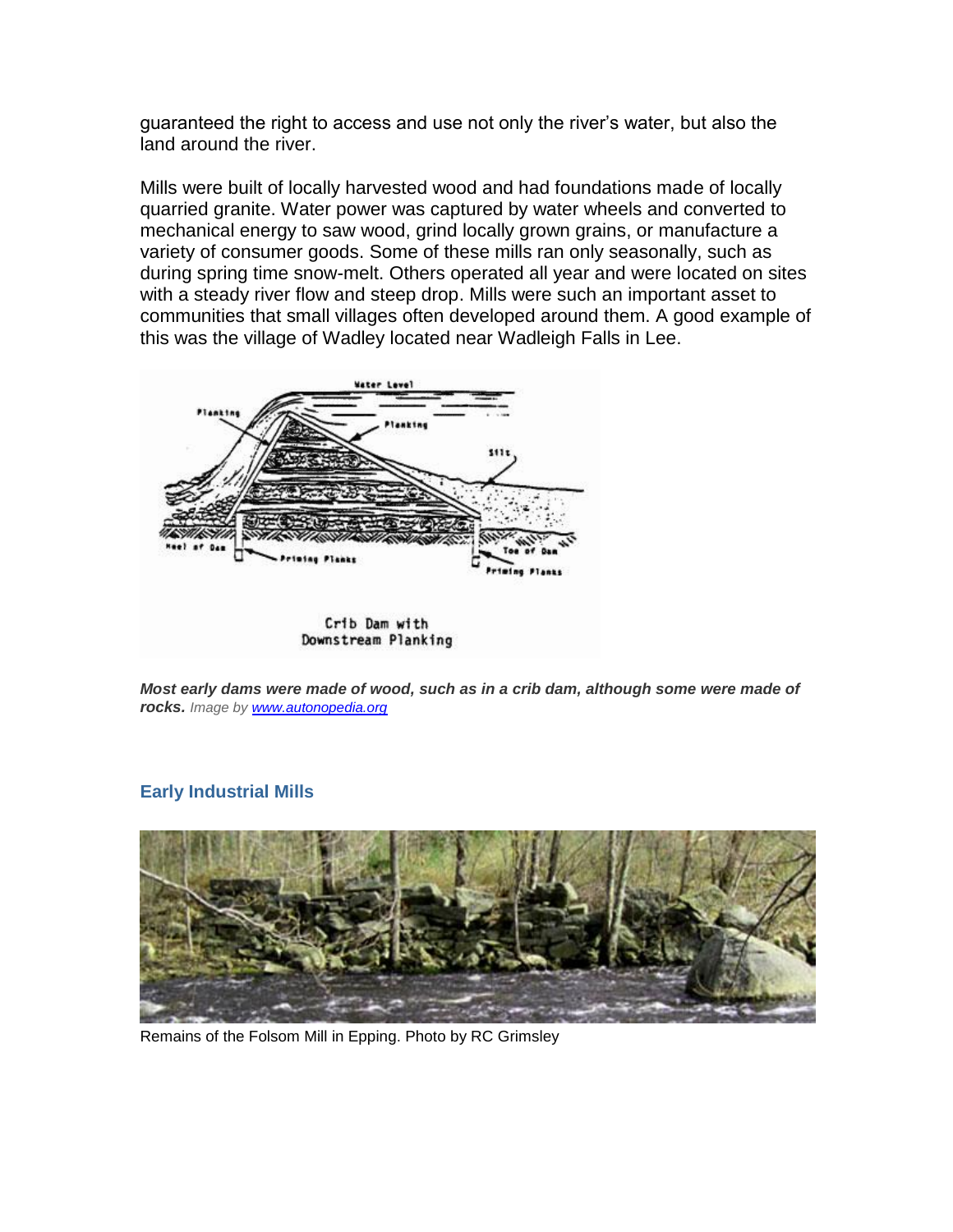#### *Wiswall Mills, Durham*



Mill at Wiswall Dam

The mill complex at Wiswall's Falls in Durham was originally constructed in 1835, when brothers Moses and Issachar Wiggin built a wooden dam and sawmill on the river. Recognizing that water wheels were no longer the technology of choice, they installed turbines that more efficiently captured the flow of water. They built other small mills on the site to take advantage of the abundant water power. Over the years, the mills here produced many goods: lumber for buildings and ships, flour, gingham cloth, knives, hoes and pitch forks, wooden measures, nuts and bolts, bobbins, axe handles, carriages and sleighs, chairs, and matches. In 1853, a large paper mill was added to the site and sold to Thomas Wiswall & Co. for the manufacture of wall paper. In addition to his own grand house, Wiswall built houses for the mill workers and added several more work buildings to the site. For years, Wiswall and the men and women at the paper mill oversaw the production of a ton of paper per day.

Fire, a common plague among mills, destroyed the Wiswall paper mill in 1883. A flood in 1896 forced the closure of the sawmill that had remained in operation on site. J.W. Burnham (of Newmarket Light, Heat and Power Co.) bought the property in 1900 and built a hydropower station, bringing electricity to Durham for the first time. The wooden dam was replaced by a concrete dam in 1912. Electricity was produced here until 1930. As the University of New Hampshire grew, the school became the focal point of the Town of Durham and economic interest in the Wiswall site waned. The Wiswall Dam is still important to Durham, because it creates a valuable reservoir of water for the university in late summer and fall.

Although the buildings are gone, visitors to the site can still see granite foundations and the sluice way (originally built in 1854) that directed water into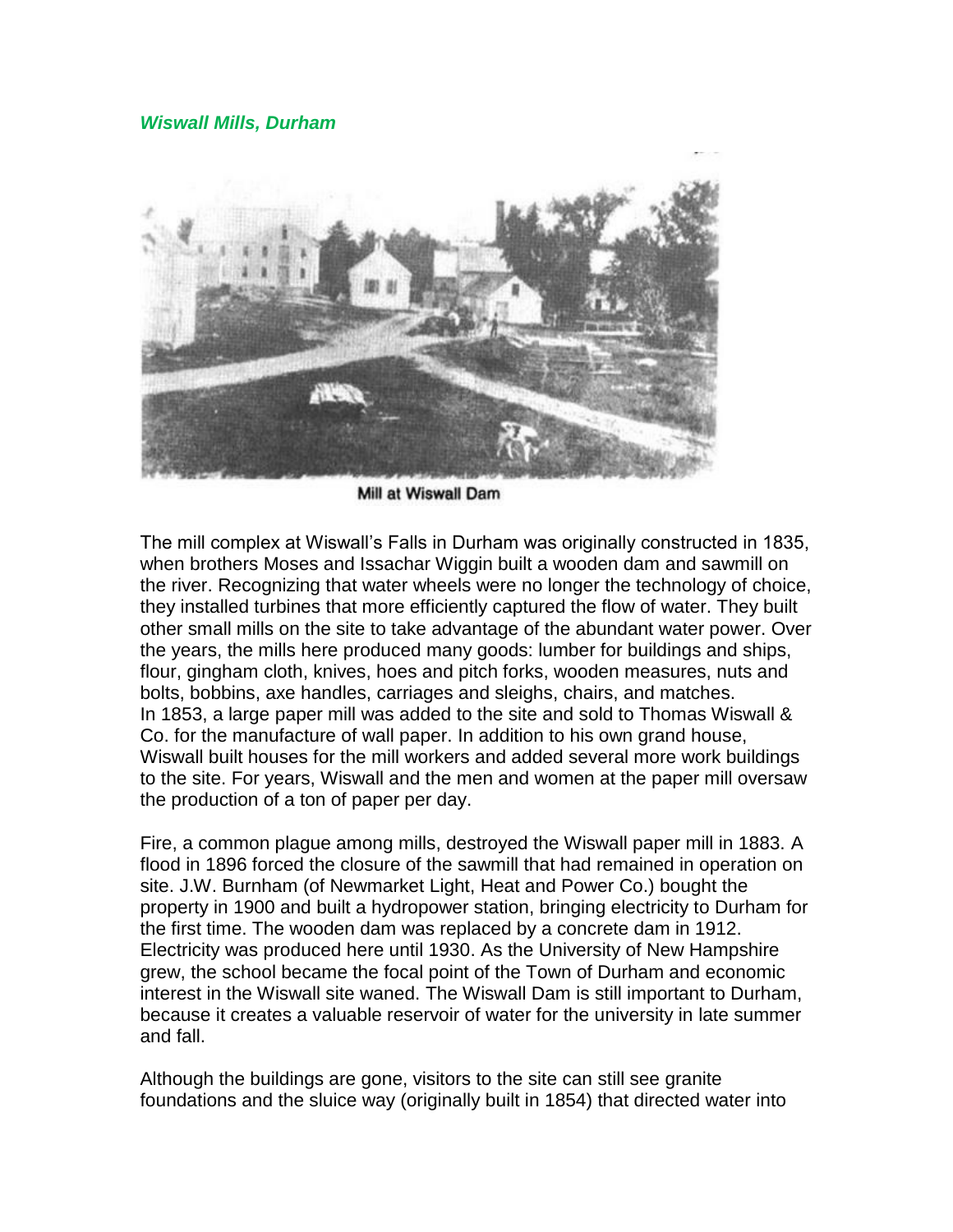the mill's turbines. The site is listed on the National Register of Historic Places as the "best remaining example in Durham of the town's nineteenth century manufacturing base." These remains were partially restored in 1999 by the LRAC and the Town of Durham with funding from the Wild & Scenic Rivers Program. In 2010, the LRAC and a volunteer committee from Durham installed an informational kiosk at the park. Plans to develop the park and make it more visitor-friendly are on-going. A two-part video history of Wiswall's Mills is available at [www.LampreyRiver.org](http://www.lampreyriver.org/) under the video section and on You Tube. For Part 1, visit <http://youtu.be/GXtzNdfWWHU>For part 2, visit [http://www.youtube.com/watch?v=LWGFBklyA6M&feature=BFa&list=ULLWGFB](http://www.youtube.com/watch?v=LWGFBklyA6M&feature=BFa&list=ULLWGFBklyA6M&lf=mfu) [klyA6M&lf=mfu\\_](http://www.youtube.com/watch?v=LWGFBklyA6M&feature=BFa&list=ULLWGFBklyA6M&lf=mfu)

# *Wadley Village Mills, Lee*



Photo courtesy of Lee Historical Society

When Dr. Isaiah D. Edgerly came to Lee in the mid-1800s, he employed school children from Wadley Village to gather medicinal herbs, roots, and bark, such as slippery elm. Eight waterpowered mortars and pestles became a part of the mill there. The resulting medicine was bottled and sold regionwide.

Later, in the late 1800s, a leatherboard factory became part of the mill complex at Wadley. Scraps of leather were ground up and mixed with rags to create a slurry which was then dried in large sheets. This leatherboard was used to line shoes that were made in a factory nearby.



## **Industrial Mills**

Newmarket Manufacturing Company, Photo courtesy of Newmarket Historical Society